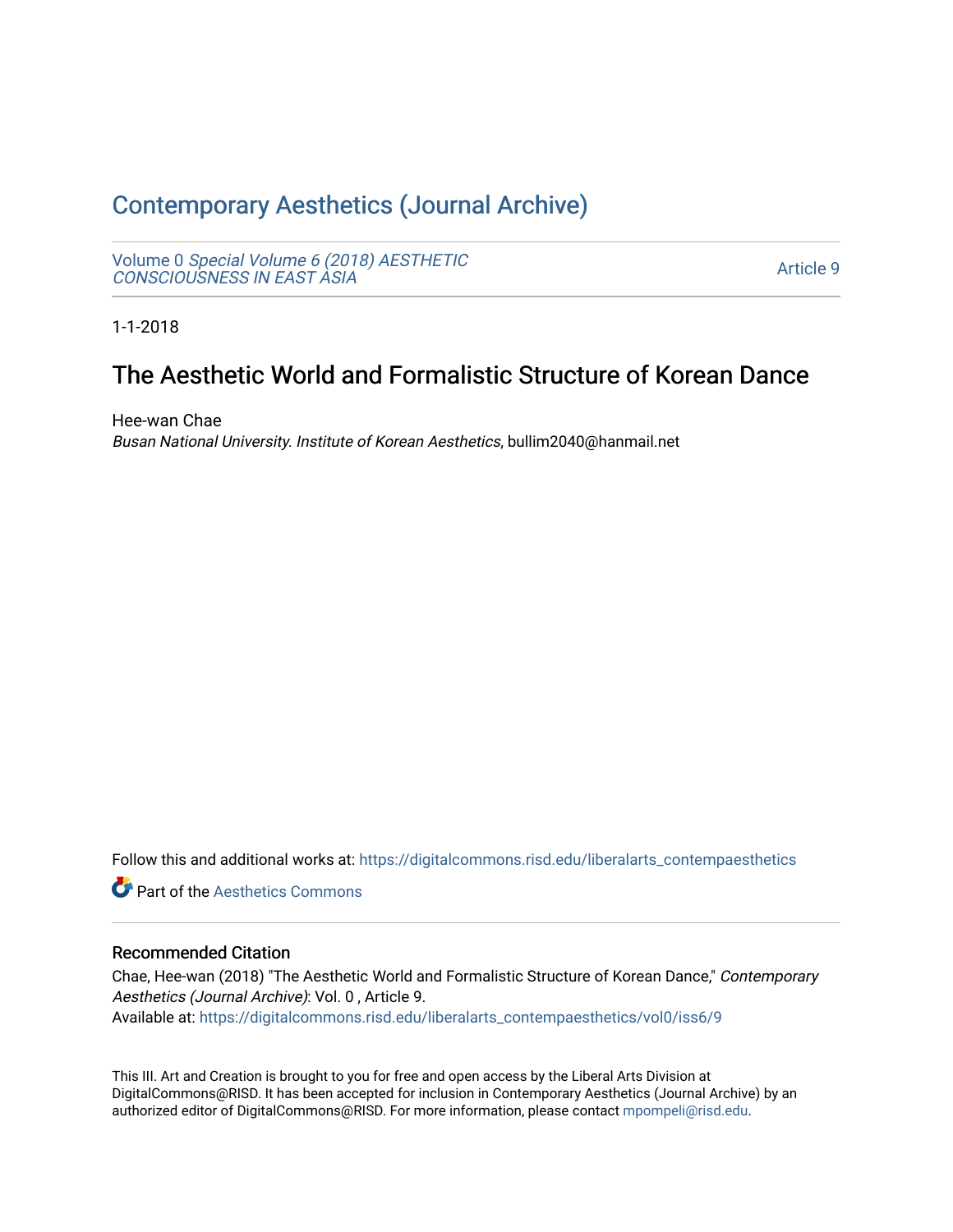# Contemporary

**[About CA](https://www.contempaesthetics.org/pages/about.html)**

**[Journal](https://www.contempaesthetics.org/newvolume/pages/journal.php)**

**[Contact CA](https://www.contempaesthetics.org/pages/contact.html)**

**[Links](https://www.contempaesthetics.org/pages/links.html)**

# **[Submissions](https://www.contempaesthetics.org/pages/guidelines.html)**

**Search Journal**

Enter search terms

**Search** 

[Editorial Board](https://www.contempaesthetics.org/pages/editorialboard.html)

<span id="page-1-0"></span>[Permission to Reprint](https://www.contempaesthetics.org/pages/reprint.html)

**[Privacy](https://www.contempaesthetics.org/pages/privacy.html)** 

[Site Map](https://www.contempaesthetics.org/pages/sitemap.html)

[Publisher](https://www.contempaesthetics.org/pages/publisher.html)

**[Webmaster](mailto:webmaster@contempaesthetics.org)** 

# **The Aesthetic World and Formalistic Structure of Korean Dance**

 *Hee-wan Chae*

# **Abstract**

Two aspects of a unified concept made up of labor-play-*gut,* the latter being shaman ceremony performance, form the fundamental basis of Korean traditional dance. One is formalism or characteristic structures, and the other is Korean consciousness, or the aesthetic world. The aesthetic consciousness reflected in Korean traditional dance relates to naturalism that sheds light on the concept of being danced, rather than to dance; the beauty of curved lines, as shown in *taegeuk* (the Great Ultimate); moments in stillness that are permeated by the energy of the universe; *no'gyeong* that makes possible the progression from nothingness to being; pathos, inner cry, and outer laughter, which are revealed in the process of *salpuri* (exorcism); humor and reconciliation; naiveté, rough and simple; a light in the shadow; the vigor and spirit of revolution; and cosmic reconciliation. $[1]$ 

# **Key words**

aesthetic world; formalistic structure; Korean dance; laborplay-*gut; no'gyeong,* Non Finito; outer laughter as inner cry*; Salpuri*; *Sinmyeong*

# **1. Introduction: What is Korean dance?**

Generally speaking, Korean dance may be defined as all kinds of dance found in Korea but narrowly speaking it is said to be the dances of traditional Korean society and the dance styles that retain the characteristics of these dances. As a rule, it is traditional dance, new dance, and dances created today in a Korean style that are included in a narrow definition of Korean dance and are contrasted with some foreign modern dances or Western ballets. Even though dances that have Korean characteristics in their techniques could be considered a kind of Korean dance, there remains the problem of formulating the judging criteria for determining what constitutes Korean dance. What are Korean dance characteristics?

<span id="page-1-1"></span>Eighty years ago, during the Japanese colonial era, one of the masters in the field of studying Korean aesthetics, Yu-seob Koh (1905~1944), said: "The art of the Chosun Dynasty(1392- 1910) belonged to folk things, so religion, life, and art could not be divided into separate things. Therefore, the art of Korea did not exist only for appreciation that could be separated from art and religion, but art and life were one." $[2]$  We could say, therefore, that the undivided state of life, art, and religion is parallel to that of labor, play, and *gut,* the latter being shaman ceremony performance in Korea, in the performing arts. Thus, labor-play-*gut* as a single entity forms the fundamental basis of traditional Korean dances.

There is a deep-rooted basis for the undividedness of labor and playfulness. There is a kind of spiritual sentiment in the world of *gut*, an undivided state between labor and playfulness. There is suffering, illness, poverty, disaster, depression, and the confrontation with killing in the scenes of *gut* that solve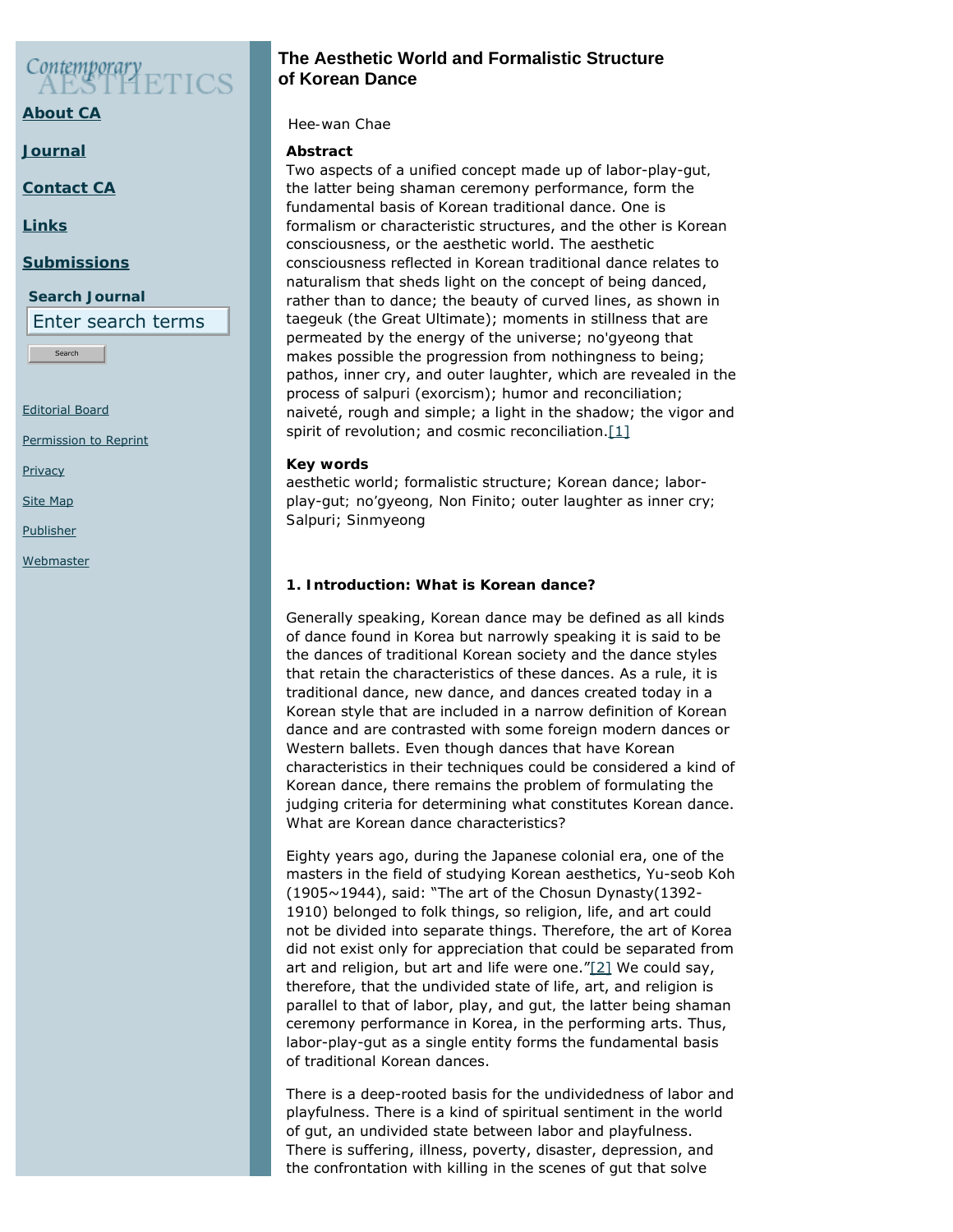rancor, heals illness, settles quarrels, and contributes to living together in peace through the spirit of play. In short, it is the practice of the ecstasy of spiritual energy (*sinmyeong*) that achieves the expelling of evil and negative energy (*salpuri*), and purification (*sitgim*).

Yu-seob Koh determined that in the arts of Korea there were not sophisticated, formal, and ordered tastes but rather unsophisticated, friendly, and innocent tastes because the arts were not practiced for commercial purposes. He describes characteristics unique to Korean arts as technique without technique, planning without planning, being unsophisticated, being unconcerned, going with nature, deep great taste, a child-like adult quality, solitary humor, and rhythmically linear stream, all of which are directly manifest in Korean dance.

From the analogy between Korean arts and Korean dance, let me suggest the aesthetic characteristics of Korean traditional dance. There are two aspects to this approach. One is formalism or structure, or formal characteristics, and the other is the Korean consciousness of the aesthetic world of dance.

# **2. Formalism as structure and formal characteristics of Korean dance**

*a) Siga'akmugeuk'ilche: poetry, music, song, drama and dance as a total art work* 詩歌樂舞劇一體*)*

*Siga'akmugeuk'ilche*, a Sino-Korean phrase, refers to a total or comprehensive work of art (in German, *gesamtkunstwerk*) that includes instrumental music, songs, drama, and dance as part of a whole. This concept is commonly found in many Asian performance genres. For example, *poongmool* (the farmer's band) is a genre that represents *siga'akmugeuk'ilche*, with its inclusion of music, songs, and dance, in addition to drama, all as one in its performance. Here each of the components is interrelated in an organic and continuous way, forming a total art rather than being a simple collection of separate parts.

#### *b) Circular view*

The phrase 'circular view' relates to how the audience literally sees a performance. In a performance space the circular view is achieved by having at least three angles or directions from which the audience views the performance, much like in an amphitheater where the audience is seated all around. Usually straight lines are viewed as somewhat distorted in a circular view performance space because audience members view the performance from multiple perspectives. In a dance performance a straight line with dancers in line, either forwards or backwards, can be created only after making a concentric circle on stage, as a matter of visual contrast. With presentation on a proscenium arch stage, the audience views the performance from only one direction and focuses only on that one spatial direction.

<span id="page-2-0"></span>However, in the circular view stage the audience views not only the stage but, at the same time, the rest of the audience. This creates a shared space and an expansion from a linear viewpoint.[\[3\]](#page-13-2) Here an audience is able to view not only the audience in the same plane but also upper levels and shares the same view as the one who looks down from above. An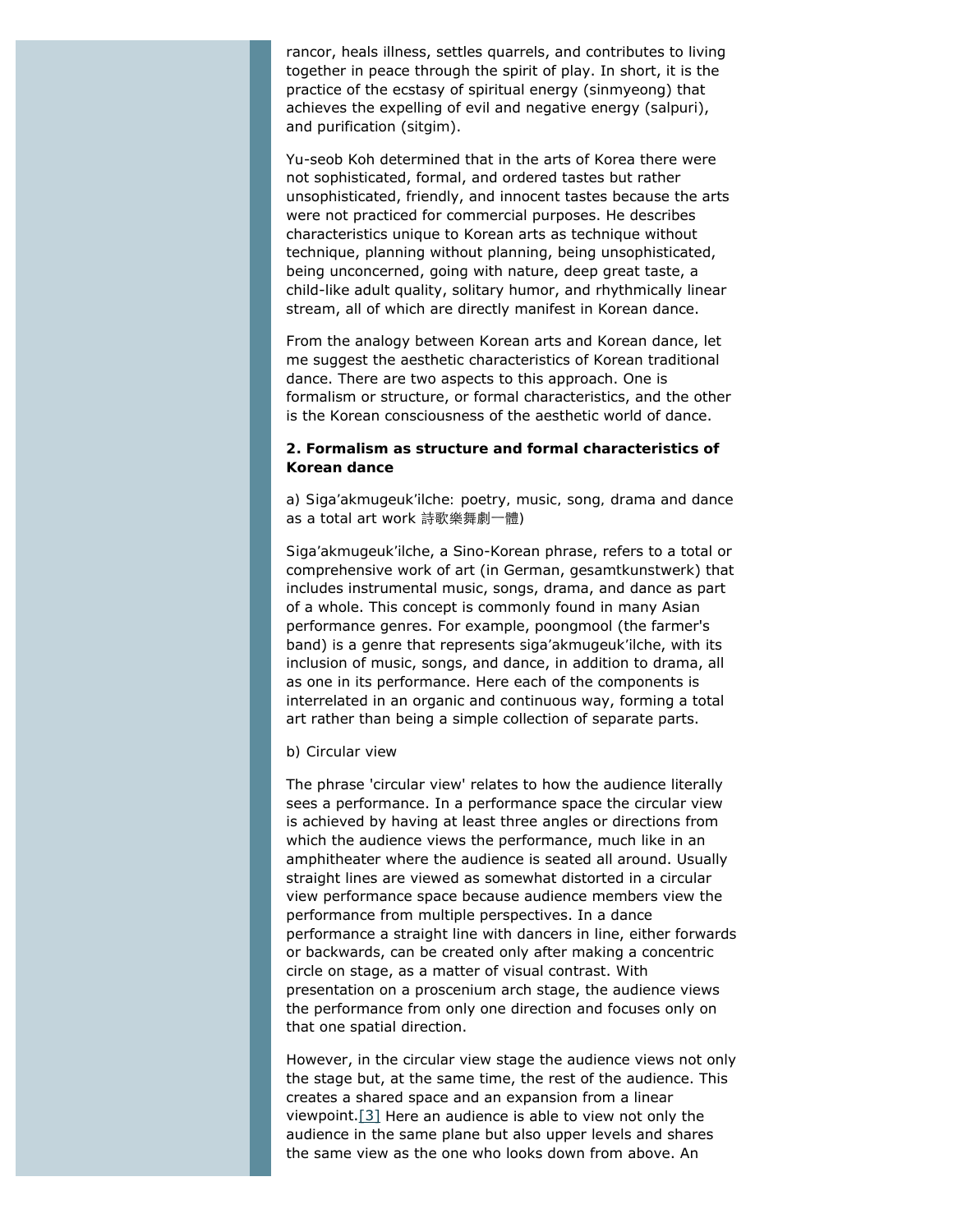omniscient view point is created by looking down from above and looking out across the entire field of performers and audience members. This is the perspective of god, heaven, and earth, similar to the third person perspective in a novel. The audience shares the event, each from his or her own seat, and therefore they are both producers of the event in addition to spectators. This is a multiple-perspective (*sabangchigi*), not a concentration of view but an expansion and collaboration of a network of perspectives. Through this network the central content is reinforced within an organic structure of interrelation with the surroundings. Unfortunately, most of the contemporary performances of Korean folk dances are now presented in Western-style theaters, and the characteristics of the circular view and its traditional performance aesthetic have been gradually lost.

#### *c) Improvisation within performance settings*

Most of the Korean performing traditions rely heavily on improvisation that may differ according to the performance setting and environment. Based on the specific dance tradition, the performers improvise movements and gestures, exhibiting creativity and personality by embodying the energy and context of a given performance setting. Contrary to the concept of *ga'wonje* (家元制, in Japanese *I'emoto*), not allowing the addition of new material and patterns that deviate from the original form, a transmission and preservation method typically found in Japanese traditional theatrical genres such as noh and kabuki, the Korean theatrical genres are based on improvisation. Creativity and the individuality of *deoneum*, meaning "added," seem to be encouraged in performances[.\[4\]](#page-13-3) Even in court dances that are supposed to adhere strictly to the rules of *ga'wonje*, improvisation seems to have played an important role, as change is inevitable throughout the course of history. Because of such improvisation, creativity is revealed in an open framework or structure based on spontaneous respect of the audience and the performance situation. Within this context, the process of a performance is prioritized over the output or product of the performance, with each moment subject to change according to the performance environment and setting.

#### <span id="page-3-0"></span>*d) The performance aesthetic of progressive linearity*

Within Korean performing traditions, the concept of progressive linearity is known as cyclical evolution. For example, a performance is an endless process of creating and releasing tension. In this regard, one of the characteristics of Korean traditional dance, *seonmyo* (line drawing), is central in shaping the dance gestures and movements and is closely related to and influenced by the philosophy of *yin* (陰) and *yang* (陽). Known as *seonmyobeob* (線描法) *,*this is found in the Korean shape described as *taegeuk* (太極) that symbolizes the Great Ultimate, the source of the dual principle of *yin* and *yang*. The constant dialectics of creating and releasing tension are found in dance gestures and movements of Korean folk dance genres. These are manifest in such characteristics as the windingunbinding movements of *Seungmu* (The Monk's Dance), *ggaeggichoom, oesawi, yangsawi, gyeopsawi*, *gopsawi* of *talchoom* (mask dance drama), and*mongdurisawi* of *ilchoom* (work dance).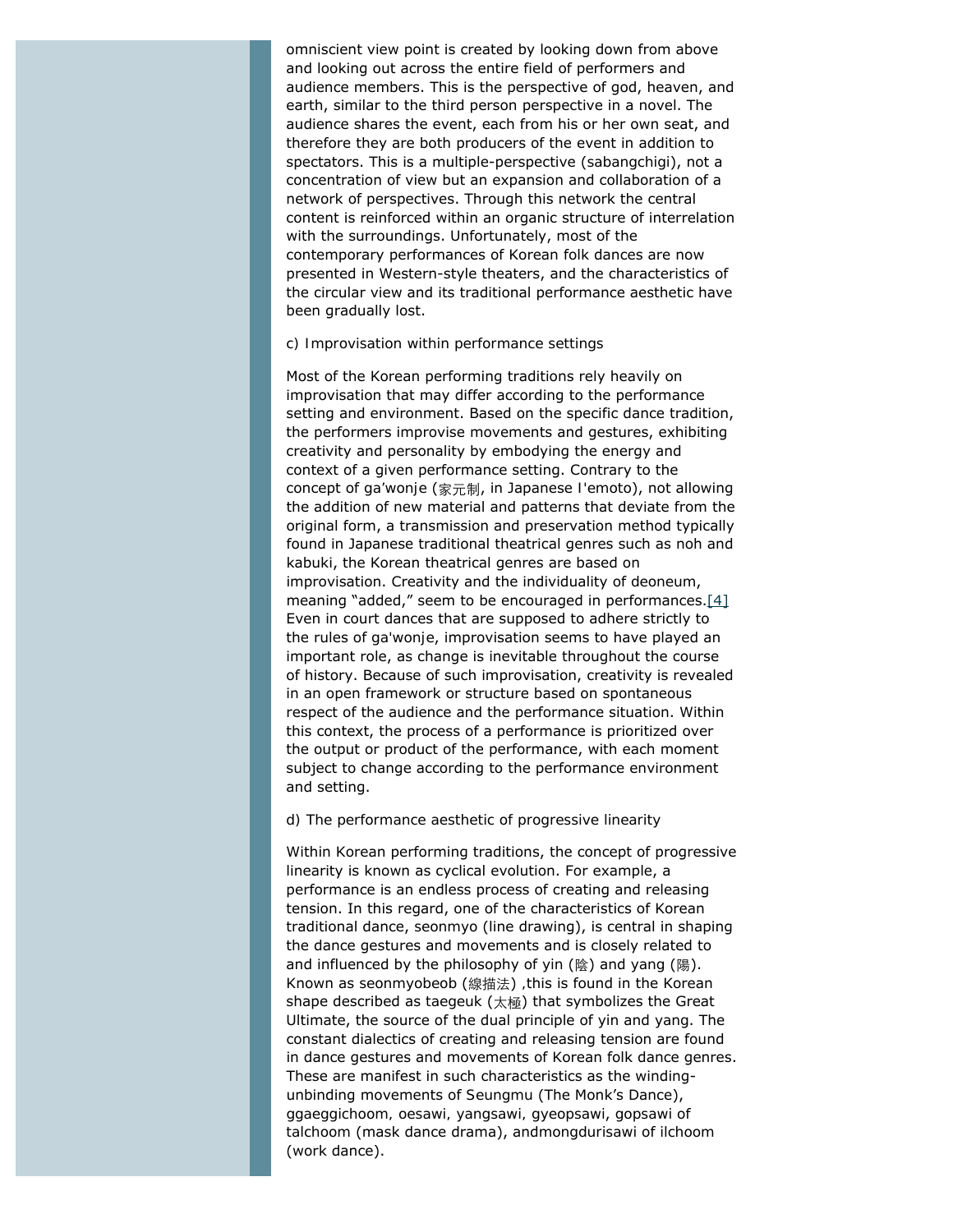In other words, the process of creating and releasing tension is a process of tying and untying the knot of life, a reference to a metaphoric concept. In dance, the concept is expressed in movements of being turned over and turned upside down, as when the arm is rotated to turn the palm to face upward and then downward. This process of tying and untying can also be divided into four phases: introduction; development; turn, or climax; and conclusion. These are common sequences of composition found in other arts, such as music, theater, and literature. The dual concept of tying and untying or creating and releasing tension is expressed in the process of emotionally curved lines that create a harmony or balance between tension and release.

#### *e)* Yeonsan *(mountains in succession,* 連山*) structure*

A Sino-Korean word *yeonsan* means "mountains in succession," which is commonly used to designate a formal and structural configuration in the arts. Here, each formal section of a work is metaphorically identified as a mountain, and a succession of mountains creates a large-scale work. Within such a work, each mountain is characterized with the distinctive shape of its summit, and each is interconnected as part of a long mountain chain, similar to the omnibus structure. This circular structure is common in many Korean folk art genres, such as *pansori* (a vocal form)*, talchoom* (masked dance drama), and folk paintings. A smaller section and its artistic expression and identity serves to create a larger work but at times it may present the entire work. Here, the smallest unit of a section is called *maruchae*[.\[5\]](#page-13-4)

<span id="page-4-0"></span>*f)* Bijeongbipal *(step, neither the shapes of '*丁*' (jeong) nor '*八*' (pal)* 非丁非八*)*

When referring to one of the kinds of steps or movements of the foot, *bijeongbipal* means neither the shapes of 丁 (*jeong*) nor  $\Lambda$  (pal), as if opening but narrowing, with a simultaneous sense of progressing and spreading, in a somewhat ambiguous contrast. *Bijeongbipal* is also applied to the basic lower posture of Korean traditional archers and especially to the major position of their feet. This is achieved by relaxing the upper body, which creates a slight leaning forward and emptying or hollowing of the chest, and centering the body's gravity in the lower part of the torso. It also refers to the angle of the front and back foot when the archer shoots at a target seventy to one hundred meters away. In martial arts the underlying dynamics of motion of the human body are revealed, as they are in Korean dance. The posture of *bijeongbipal* is also shown when a skilled woodworker is planing a wooden panel. The harmony between convergence and divergence is revealed in the fuzzy theory that describes the posture: leaning forward or standing back momentarily, which can be metaphorically described as looking at the center of the moon but focusing on the surrounding fuzzy lights that emanate from it, rather than on its center.

*g)* Sa *(worship* 事*) and* dongsa *(working with partnership* 同事*)*

In Asian aesthetics some examples are divided into *sa* (事, worship) and *dongsa* (同事, working with partnership) based on their disposition. The Korean poet Ji-hah Kim tried to critically elaborate on the opinions of a Chinese aesthetics scholar,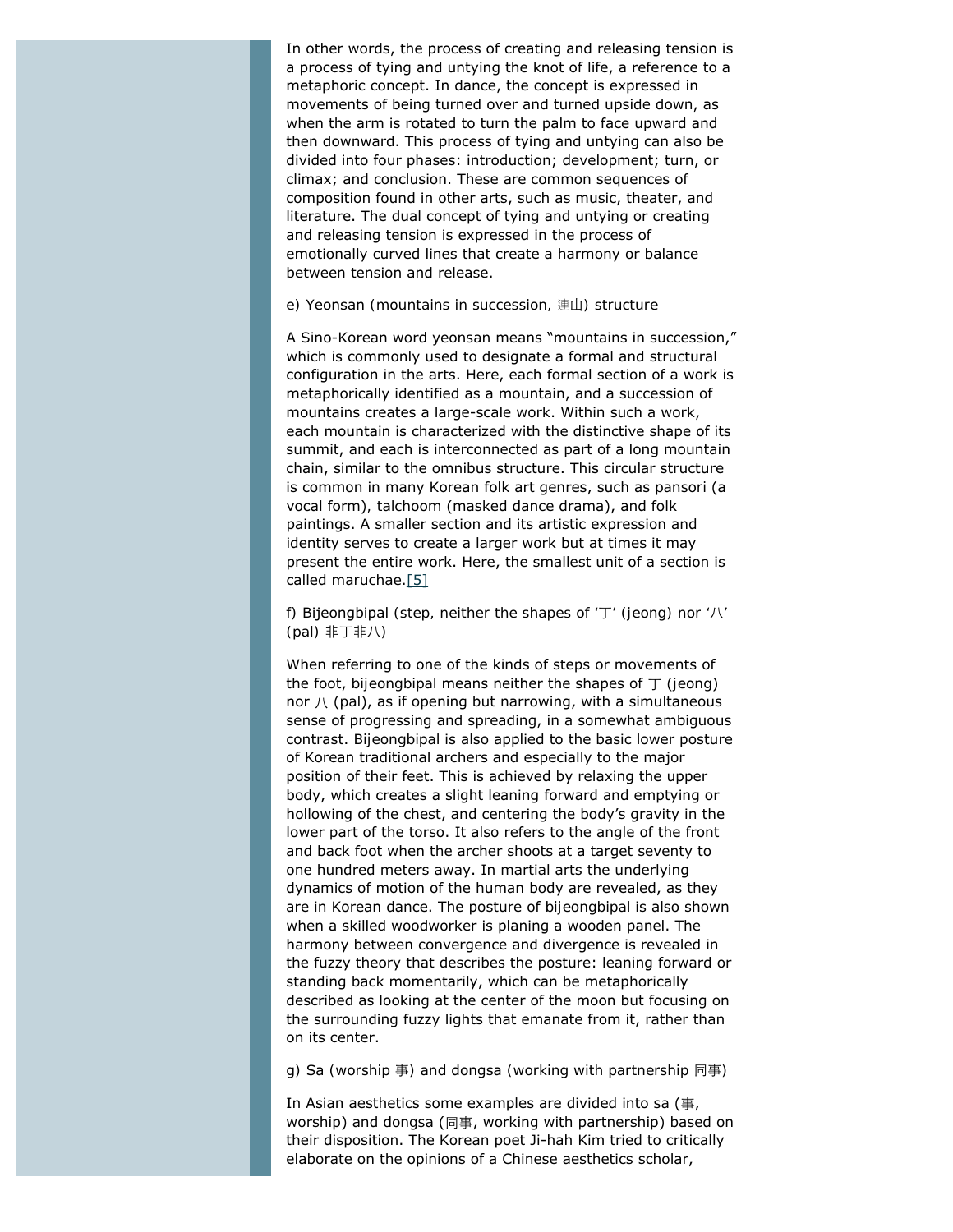<span id="page-5-0"></span>Zhangpa, and I would like to introduce his theory into defining the characteristics of Korean dance.[\[6\]](#page-14-0)

The concept of *sa*, or worship, is found in a phrase in the Chinese canon, *Liji* (禮記), and relates to people trying to imitate the cosmos. Its origin is in a kind of courtesy (禮) that relates to people imitating and worshipping such natural phenomena as wind, rain, frost, and snow. In other words, it refers to revealing or describing nature. Even though it is similar to Western mimetic theory, the Asian concept does not refer to a realistic style. In the expression of *sagunihchoong* (事 君以忠, one must do his best to serve the king through his own royalty) *sa* means "do service" within a vertical structure. In court music and dance and elite kinds of dance, it relates to imitating the cosmic order, to revealing the ideology of a country and a monarch, and hence reflects the objective principles of the cosmos and the metaphysics of the ruler. The principles of the cosmos should be realized on earth and can be included in the concepts of sublime or exquisite. The action of dance is said to focus on the upper body and head, which can suggest the focus on heaven as a characteristic of dance.

In contrast to *sa*, *dongsa* means to labor together and to do duty together. In Chinese society working together refers to a companion or partnership in the office or factory. This means that workers respect each other and work together with their own creativity. In describing *dongsa,* a great master of Korea, Choi Je-uh (1824~1864,崔濟愚), said that *dongsa*, in the phrase that we call "him" (*nim*) as owner and respect him like parents, means working together, from which the concept of *dongsa* is derived. That means to respect, to love, to share the sublime, and to serve each other as a becoming creation. To keep *dongsa* means that humans participate in the order of the cosmos and throw themselves into it, creating the world. The process of creating the world does not imply to imitate the cosmic principle but to intervene in it and change its shape. As comedy or tragic comedy rather than sublime or exquisite, it leads to satire and distorts reality. The dances such as dance on the soil, labor dance, and clown dance could be included in the category of working together. However, both the concepts are contrasted with each other or combined with them, which would be distinguished from those of China.

In the ancient Korean tribe of Dongyi (東夷族) there were concepts that embraced both dual and triple ideas. While in Chinese culture dual features dominated, resulting in *taegeuk*, *yin-yang*, Great *yang*—Great *yin*, Young—*yang*, Young—*yin* (四 象), and the Eight Trigrams for divination (八卦), the essence of Korean culture embraces tripartite concepts that interlock dual features over triple ones. These create a kind of inclined balance. As I have pointed out, this inclined balance of interlocking contrasts forms the logic and viewpoint of culture of Kim Ji-hah. Mutually contrasting things such as heaven and earth, court and folk, elite and common, principle and reality, reason and emotion, upper body and lower body, moderation and passion, opening and closing, finishing and beginning, and tension and relaxation, do not create opposites but rather an inclined balance, maintaining an interrelationship with each other. This can be interpreted as a contemporary transformation of the traditional idea of struggle in harmony.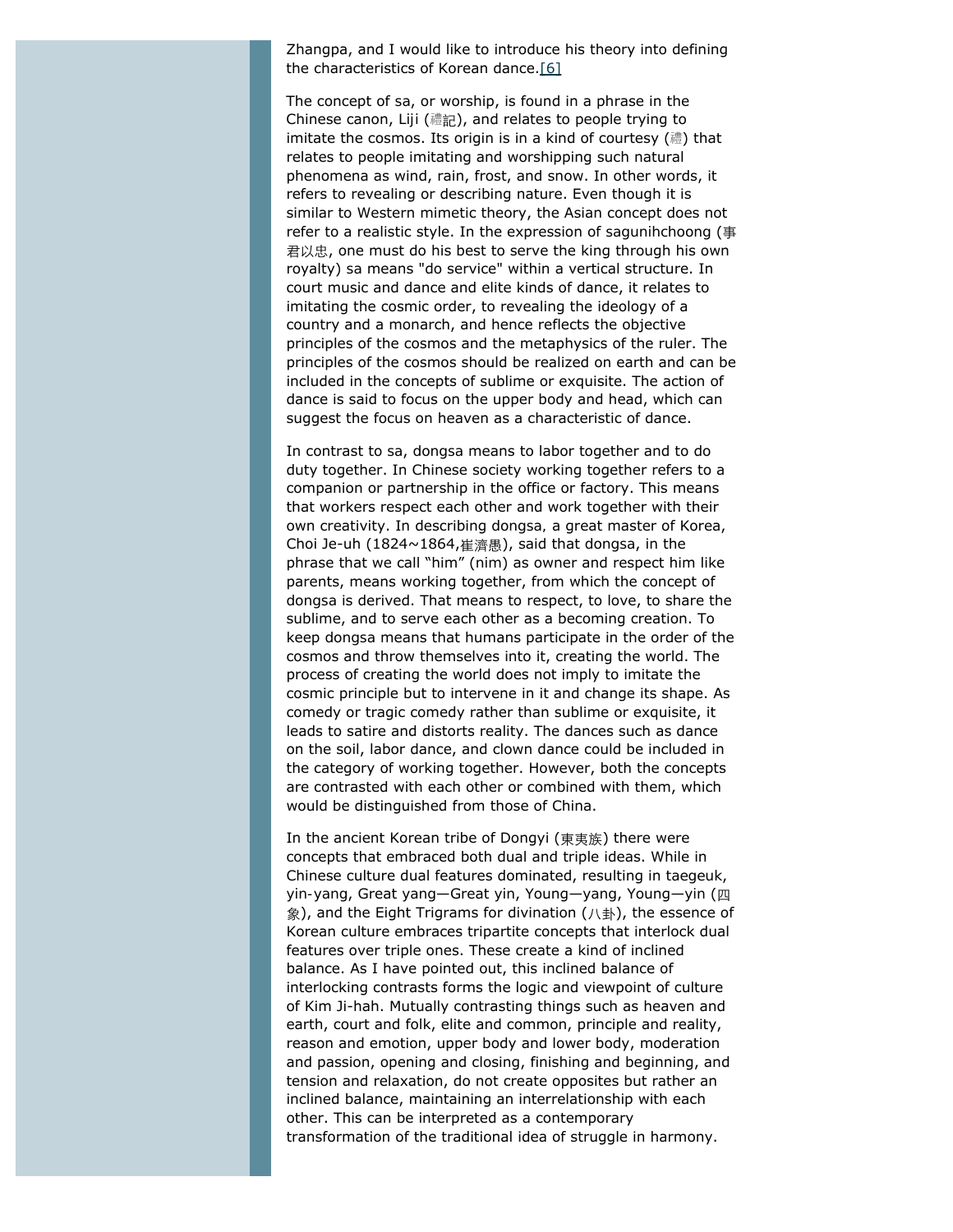In short, as the dual and tripartite ideas of *sa* and *dongsa* are inter-locked, *sa* is most likely to characterize the court style and *dongsa* the folk or country style[.\[7\]](#page-14-1)

## <span id="page-6-0"></span>**3. Aesthetic consciousness and the aesthetic world of Korean dance**

Here, I elaborate on broad concepts within the world of aesthetics and on how these concepts are specifically manifest in the aesthetic consciousness of Korean traditional dance.

#### *a) Korean naturalism*

In Western arts, naturalism refers to an extreme realism in depicting and reflecting on society, much like a scientist writing a research paper based on scientific experiments. Naturalism in Eastern philosophy implies the unity of nature, in which skillfulness and technical elements in the arts are achieved without specific intention or having a specific plan. In other words, there are endless possibilities when not doing anything (無爲而無不爲). This constitutes detachment and emptiness. This is not participating in activity but participating in observation and contemplation. This is artificial nothingness and inactivity.

In Korean dance, performers often discuss the aesthetic concept "to be danced," using the passive voice rather than the active voice "to dance." The concept is somewhat difficult to understand but when they use the phrase "to be danced," they mean being natural, without intention of embellishment and control. Indeed, it is of itself, as in nature. Nature flows in the unity of itself, and the arts are a mere reflection of nature or the resemblance of the status of nature. This is Korean naturalism. Nothingness becomes the "thing" that opens up endless possibilities in creating art. This is the world of *no'gyeong* (老境), the spiritual realm and enlightenment achieved in reaching old age[.\[8\]](#page-14-2)

#### <span id="page-6-1"></span>*b)* Taegeuk Seonmyo *(line drawing of the ultimate* 太極線描*)*

The beauty of Korean dance resides in linear motions that can be either straight or curved, and even straight lines are viewed as curved and soft. The image of the straight-curved line is found in many Korean artifacts and buildings, such as the shape of the toe of the traditional padded socks (*beoseon*), the lines of houses with thatched or tiled roofs, a white porcelain jar, and the mountains and streams of the Korean landscape. This concept can be translated in music to the stepwise and gradual movement of a melodic line. The straight-curved lines of *taegeuk,* as introduced in the previous section with *hwalgaejit*, are the foundation for creating the circular space of the original archetype, and also the source for creating the magnetic field and gravity, and of collaborative energy and ecstasy. The mimetic terms and dance gestures *deong-sil deong-sil* (lively) and *neo-ul neo-ul* (waveringly) imply a person of joy and ecstasy who reaches beyond the energy of physical states and enters the spiritual realm of all directions: left, right, above, below, horizontal, vertical, time and space. Thus, *taegeukseon* is an image of the dynamic balance of infinity.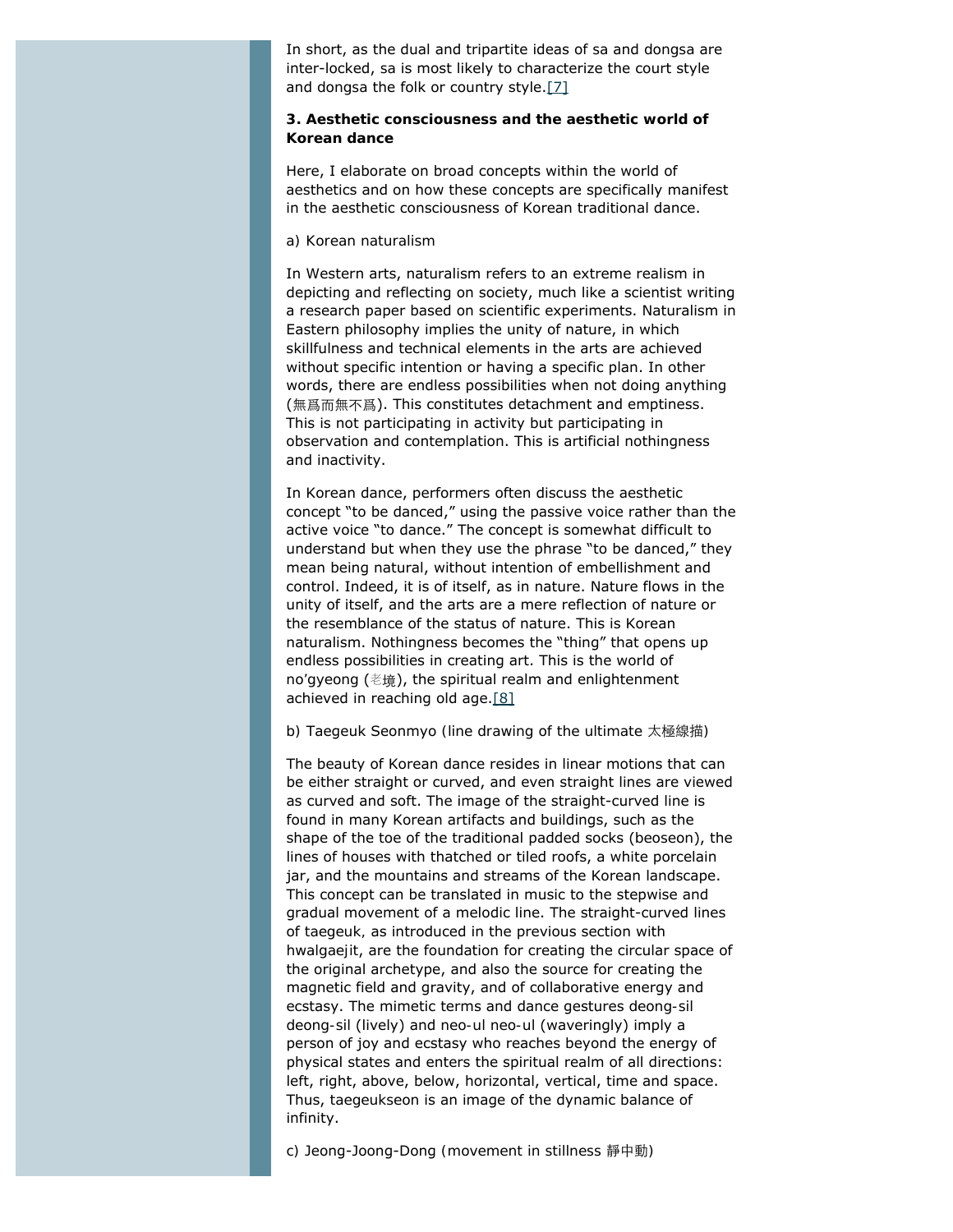*Salpurichoom*, a newer Korean dance, is often described as *jeong-joong-dong* (stillness-moderate gesture-movement) or movement in stillness, as if silence is endless speech. In Korean dance, rather than delivering countless motions in small episodes, the dancer expresses *jeong-joong-dong* by focusing on the hidden beauty of spiritual force; a single, subtle hand gesture becomes a highly artistic dance. This is also called *no'gyeong*. There is a Korean saying, "There is no young genius in the performing genres," meaning that nothing compares to a single gesture of an old person! There are a number of ways of expressing *jeong-joong-dong* with the use of metaphorical descriptions, such as when a painter paints a wide sea covering the entire canvas in blue or draws a couple of waves while leaving empty and blank space between them. The blank space might be translated as *jeong-joong-dong* in a dance performance, with the waves being the seeds of creativity. This is as if one or two small rocks thrown into the water make gentle concentric circles in contrast to one large rock which creates a big splash. It is a silent movement, and nothingness becomes "the thing" that generates the endless possibilities of creativity and expression.

#### *d)* Salpuri *and* sinmyeong

The process of a shaman ritual is the process of *salpuri*. The word *sal* (煞) denotes negative energy that may reside and afflict the living, with such things as illness, misfortune, accidents, social oppression, historical tribulation, and natural disasters, and also conflicts between god(s) and the cosmic world. In other words, the purpose of the ritual is to confront death and expel *sal*. The process of *salpuri* involves conflict, and hence through it the nature and source of the negative energy are gradually brought within awareness, all via religiously ritualized symbolic representation. In the process of becoming aware of the struggles and resolution of those struggles, the positive energy, heavenly joy, and ecstasy are at last revealed on stage, and the supernatural and transcendental power are generated to unify the divine (god) and humanity. At the climactic moment, the artistic impulse, in the form of music and dance, is reached and that is called *sinmyeong*. The energy of *sinmyeong* increases based on the intensity and degree of *sal*, and if the *sal* is shared in the process of untying the knot, if it becomes a communal rather than a personal negative energy, the *sinmyeong* becomes greater.

As found in one of the Korean performing traditions, *Cheoyongmu* (處容舞, the dragon dance that was performed by male dancers at royal banquets during New Year celebrations) is a perfect example of *sinmyeong*. The story behind this dance relates that Cheoyong, the son of the underwater king, casts away an evil spirit, or *yeoksin*, that tried to seduce his wife by giving an impressive performance of music and dance. Based on this story, people used an engraved image of Cheoyong to ward off illness and disease. Since then, Cheoyong has become a representative of *salpuri*, getting rid of evil spirits and energy, of the people. As the story describes, *salpuri* is not a mere performance for entertainment but implies deeper meanings reflecting the complexity of society, an awareness of reality, and social struggles and the resolution of these struggles, all revealed in the process of *salpuri*. Therefore,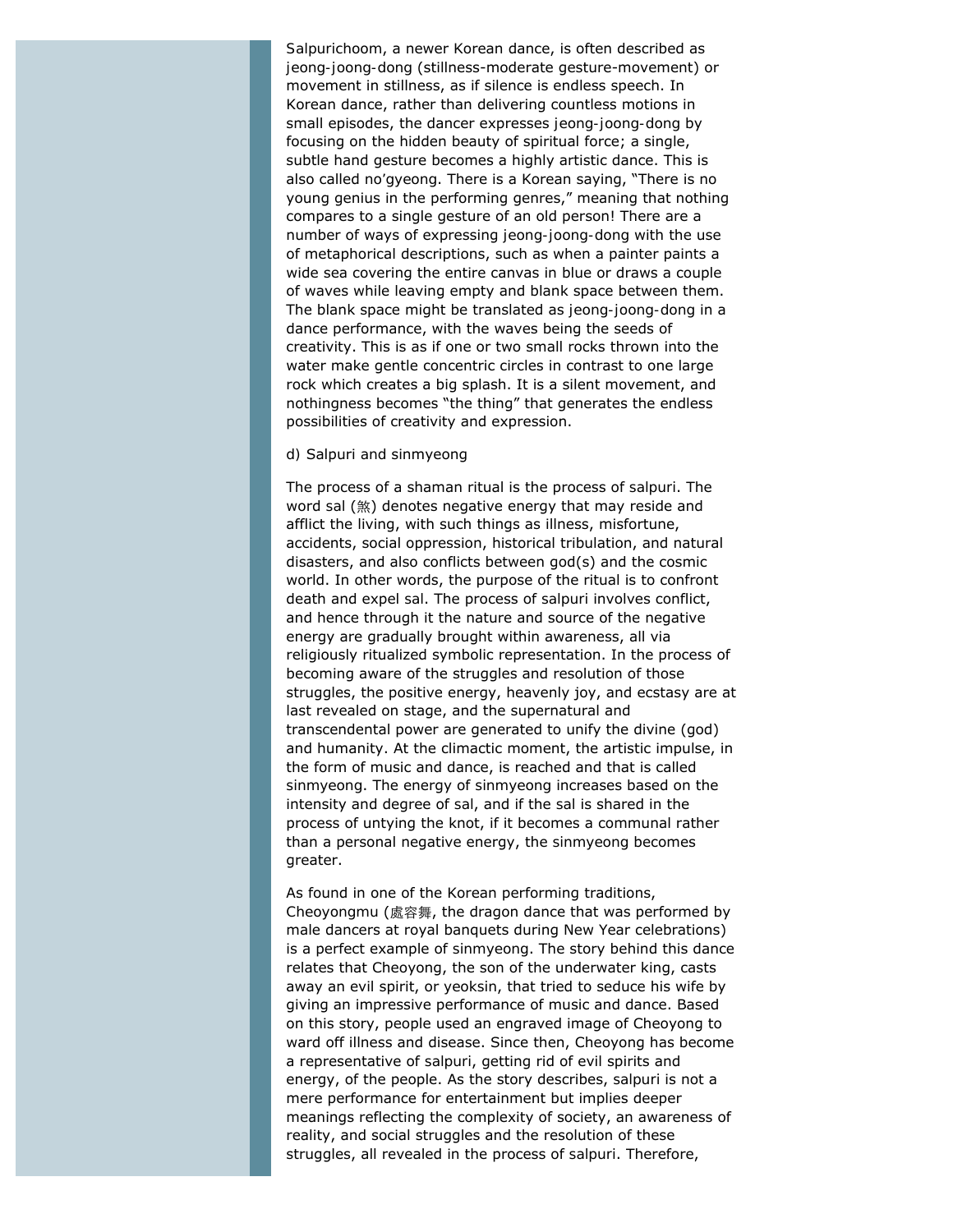*salpuri* evokes *sinmyeong*, the virtuous power of life. At this point one can realize that *sinmyeong* sheds light on the shadow, or darkness, by revealing the source of pain and suffering and then purifying and cleansing the mind and body, healing it, and eventually transforming it into a divine and lofty status. In addition, *sinmyeong* is the critical transcendence in the realities of this life that helps to enter into the world of transcendent reality.

Furthermore, *sinmyeong* is a life experience of the universe that reveals the creative reasons that are united with an awareness of social reality and the coexistence of healing and liberation from a particular situation. Accordingly, *sinmyeong* creates a new time and space through the formation of the immanent hope of the people as they break away from the restraint of reality. Thus, *sinmyeong* is an important concept in modern aesthetics that seeks the source and power of life for fundamental problems and seeks endless possibilities for revealing the sources of religion, arts, and the inner world of human beings. *Sinmyeong*, as an aesthetic experience distilled from creativity and nostalgic experience, is the unity between heaven and men, and also passion, rage, transcendence, and birth. At the same time, *sinmyeong* is the source of energy for inspiration, fantasy, expression, imagination, and passion that provides infinite possibilities for creativity.

As the most prominent concept of Korean aesthetics and also the beauty of Korea, *sinmyoeng* is the "duplicated intricateness of alternating between opposing forces," as in the combination of the worlds of light and darkness, pain and suffering of everyday people (*han*), heavenly and lofty joy, and aesthetic and ethical ideals. Such terms as *heuin' geuneul* (white shade) and *sigimsae* (fermentation, or the degree of maturity within an aging process) adequately express the bright and splendid *sinmyeong* that reveals the cultural characteristics of the Korean people.

# *e) Humor and pathos, outer laughter and inner cry, and healing*

<span id="page-8-0"></span>The dramatic content of the Korean folk dance is often humorous, poignantly transforming an inner cry into an outer laugh. It is clear that such humor conveys the power of the life of the people. An historic document recently discovered by Sueop Kim contains a story of Cheoyong that is different from the story that gave rise to the court dance described above[.\[9\]](#page-14-3) In this story Cheoyong was a hunchback, and the dance he created is known as *Gopsachoom* (the Dance of the Hunchback). According to Kim, although *Cheoyongmu* had been performed on the first day of the New Year at the Choseon Royal Court and was based on a different story, a different Cheoyong dance is still performed in the Yeongnam area in the south of Gyeongsang province, where it is known as G*opsachoom* and *Mundungchoom* (the Dance of the Leper). People in this region believe that the hunchback Cheoyong was a *ddangseonang,* a regional term for shaman, who expelled evil, diseases, and natural disasters. Similarly, *cheonang-gut*, an eastern seaboard shaman ritual commemorating Cheoyong, is preserved as an object of religion and as a part of the masked dance drama known as *JinjuOgwangdae*, and *Gopsachoom* and *Mundungchoom* are well-preserved and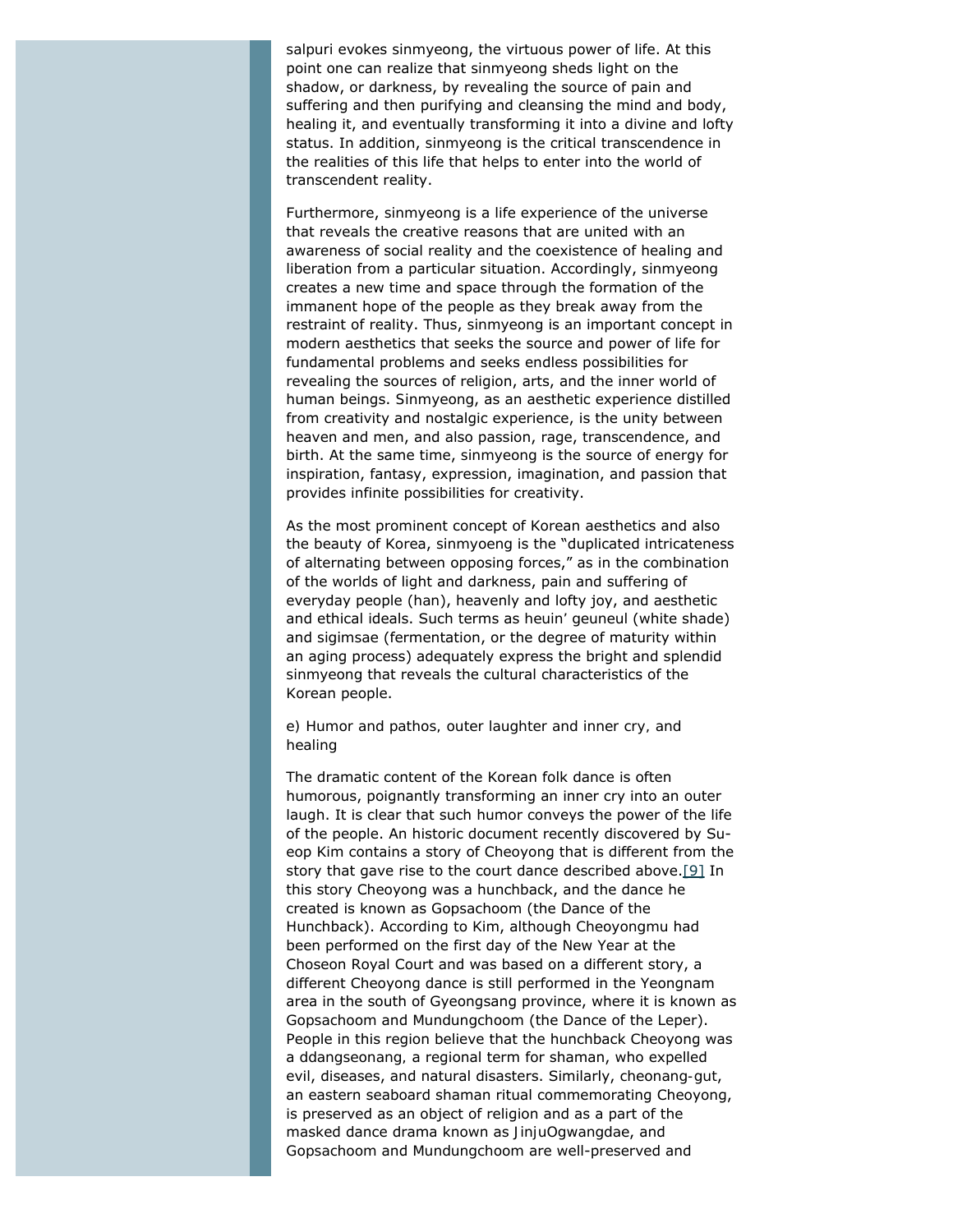#### performed today.

The history and anecdotes in relation to Cheoyong, in addition to a number of surviving different versions of *Cheoyongmu* that had been performed as *gopsachoom* and *byeongsinchoom*, stimulate us to think about what *byeongsincoom* actually is and what kind of protagonist Cheoyong really was.

*Byeongsinchoom* has been performed since the reign of King Heon'gang of the Silla Kingdom (B.C. 57-A.D. 935). It is a dance of *sinmyeong* that heals and harmonizes the world and sheds light on the shadow. In fact, *byeongsincoom* might be easily misinterpreted as ridiculing disabled and handicapped people by mimicking their gestures, but the meaning and spirit of the dance go much deeper. Through the dance, the latent potential of *sinmyeong* is gradually evoked and physical limitations are liberated and transformed, and in watching and appreciating the performance people experience an empathy that gives great consolation and comfort. In addition, the dance, if performed by a disabled person, is a self-disclosure in which the disability is identified as being either from a congenital defect or from having some mental or social disorder. In a sense it is a kind of self-criticism, and also a kind of social criticism that acknowledges that the society to which the individual belongs is corrupt and abnormal. Thus, the dance, as the powerful *sinmyeong*, implies the spirit of liberation and the liberation of society.

On one hand, *byeongsinchoom* can be viewed as a heartbreaking dance for people who live in darkness and begrudge a life-long accumulation of pain and suffering. On the other hand, the dance can lead to the path to *sinmyeong* that casts light on the shadow and provides hope through wit and humor. Here laughter turns into crying, especially the *byeongsinchum* performed by Master Ok-jin Gong (1931~2012) and the individual repertoires of *Yuranggwangdae*, a wandering folk performing troupe. According to the theologian Yeong-hak Hyeon, the wit and humor expressed in *byeongsinchoom* is "the aesthetics of the five viscera and the six entrails.  $T[10]$  The dynamic energy and paradox in *byeongsinchum* are true representations of *sinmyeong* of the people and their communal and shared awareness and sensibility. The dance has a truly humane quality that harmonizes people and creates fellowship within society that is an integral part of the lives of the people.

# <span id="page-9-0"></span>*f) Antiquity/ rusticness (*古拙*), simplicity (*簡朴*) and naiveté (*素 朴*)*

*Gojol* (古拙) refers to antiquity and rusticness, like the rough and indented surface of an old tree. One might picture the image of being crooked and bent by age and the old hardships of nature. This is also called an archaic type, the utmost original form beyond time and space, as if an old person behaves like a child. As discussed earlier, this is the status and the world of *no'gyeong,* enlightenment achieved in reaching old age; the world of peace and tranquility. Suitable to the sense and sensibility of a child, it articulates the gallant, simple, and naive in much the same way that paintings or calligraphy that are seemingly poor in quality do. This simplicity and naiveté are commonly expressed in most Korean traditional dance.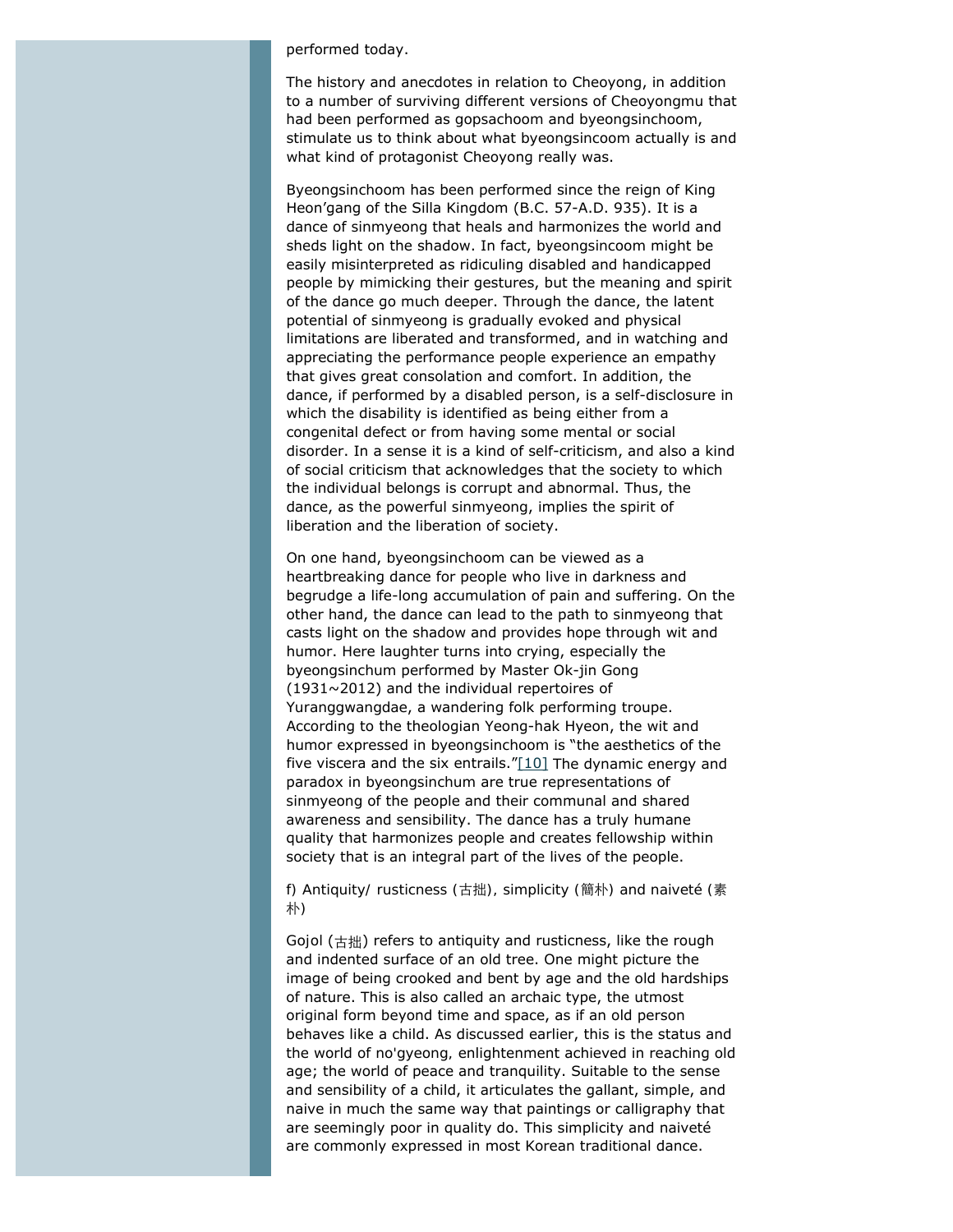#### *g) Vigor and the spirit of revolution*

Here, I would like to introduce the sword dance *Geomgyeol* (劍 訣), known to be performed by Choi Je-uh , the founder of Cheondoism (天道敎). *Geomgyeol* was danced by the *Donghak* (東學, the Korean religion against the Western religions) revolutionaries to train their bodies and minds. After preparing food for an ancestral rite on a hill deep in the mountain, the revolutionaries drank herbal medicine to control their bodies and minds, and they began to dance holding a wooden sword. Legend relates that the revolutionaries could jump into the sky as if they were briefly flying before touching the ground. Because *Geomgyeol* is done by revolutionaries to train for war and in mock combat it is a strong representation of *Donghak* thought. The dance could be dangerous, perhaps taking away a life, while at the same time protecting a life.

<span id="page-10-0"></span>Je-uh Choi was executed in Daegu by the Choseon government for the crime of rebel activities and was guilty of "dazzling the crowd and the people with singing and dancing with a magical sword." $[11]$  This is a good example of how one might lose life for dancing a sword dance, and the story demonstrates the paradox of how life and death intersect. The surviving lyrics of the song used in *Geomgyeol* that can help trace back the content of the dance are:

The glorious transformation of the universe is finally upon us, having waited for fifty thousand years, and a man of wisdom with the sword of the dragon and vigor is born, ascending high to the sky. The sword rules the days and months, and the crystal-like robe covers all things in the universe. Who would confront him? He is a man of unparalleled strength.[\[12\]](#page-14-6)

<span id="page-10-1"></span>The lyrics describe *Geomgyeol* as a dance of vast, immense, and boundless character, and therefore it is a dance of *sinmyeong*. It is the dance and song that contain the energy of transformation and the transformation of the universe. This is the correct, right dance representing noble ambition and expressing the heroic spirit of Choi Je-uh, who dreamed of changing society and opening a new sky of the universe. *Geomgyeol* also expresses the energy of *sinmyeong*, the very energy and spirit of expelling outer powers, and evokes the development of humanity, revitalization of life, and opening the new sky, meaning revolution.

It is unfortunate that only the lyrics have survived while the dance form has been lost.

*h)* Pungryu *(streams of wind,* 風流*) and reconciliation of the universe*

Tracing back to the Silla Kingdom, the concept of *pungryu* embraces the meaning of the cosmic energy in which all things and matter in the universe live together in harmony, and the magnanimous and vast spirit of the universe. The concept is used for training both body and mind of *hwarangdo* (花郞徒), a group of young noblemen and spiritual leaders of the Silla Kingdom, who enjoyed *Pungryuchoom* (the Dance of *Pungryu*). The spirit of *pungryu*, as the totality and combination of the three religions, Buddhism, Confucianism and *Seondo* (仙道,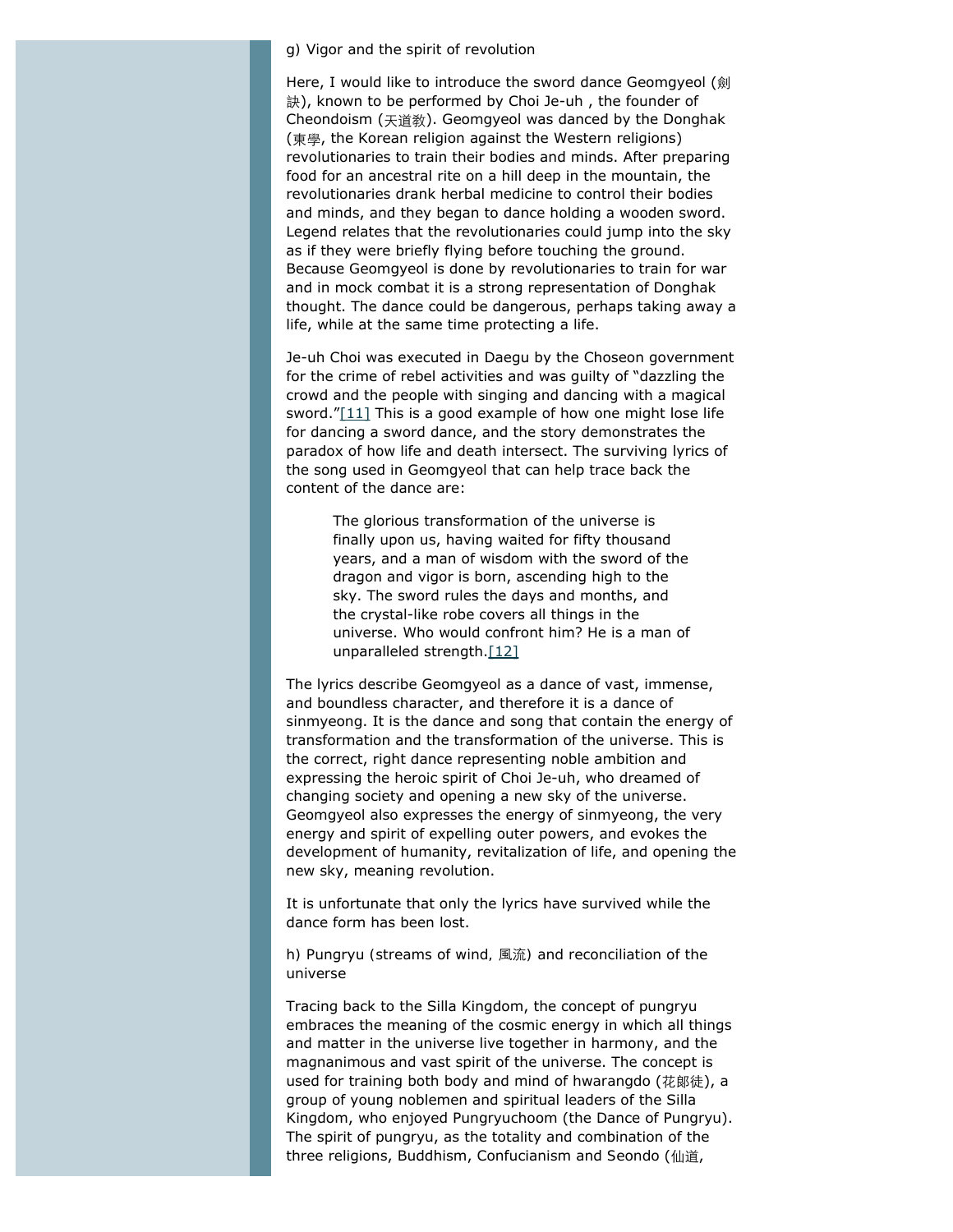<span id="page-11-0"></span>Korean Taoism), reveals *hyeonmyojido* (玄妙之道), profound philosophy and righteous morality that is used in dance to express the enjoyment of nature and the natural movements that clarify body and mind, ingested and absorbed from the energy and life of nature. The spirit of *pungryu* is also related to the idea and thoughts of enlightenment that represent the characteristics of the education of *hwarangdo*: "Training the body and mind with morality and moral justice, helping each other with the enjoyment of singing and dancing, and following the mountains and rivers [are our preparation], and in so doing, there is no place one cannot reach." $[13]$  These thoughts and ideas are the same as fair and square, righteous and divine, and life and healing that contribute to the thoughts of *Hong'ik-In'gan* (弘益人間, humanitarianism) and the important values of humanity and the promotion of public welfare. The core of the spirit of *pungryu* resides in the thoughts of *jeophwagunsaeng* (接化群生, life and people living in harmony): All lives face each other and are lived in harmony and contribute to each other's transformation, evolution and development. Many Korean dances express the reconciliation of the universe whose concept is closely related to the spirit of *pungryu*.

## *i)* Jinsok'ilyeo *(the divine in the vulgar* 眞俗一如*)*

<span id="page-11-1"></span>There is a well-known dance called *Mu'aemu* (無 舞), known to be first danced by Wonhyodaesa (元曉大師, the great Buddhist monk, Wonhyo, 617-684). $[14]$  According to a folk tale, Wonhyodaesa was an apostate monk who, after seducing the princess Yoseok, had preached to the people with dancing and singing while holding a jar, which appeared quite odd. This dancing and singing were based on the repertoire of *gwangdae* (廣大), members of professional performing troupes who ranked at the bottom of the social hierarchy. Wonhyodaesa spread Buddhist doctrines using simple melodies and arguments with ease, bringing profound and complex Buddhist doctrine to the people, and awakening in them the words of Buddha and the truth of life that were already among them and that were found in their everyday lives. Beyond the words and doctrine, Wonhyodaesa would tell the story of Buddha with physical gestures, creating a dance of *Mu'aemu*, symbolically preaching to the people and promoting the popularization of Buddhism. From the dance, one can realize that divine and vulgar are the same and that truth is not a distant entity but is among us in our daily lives. At that time, Wonhyodaesa may have appeared to have been a beggar or homeless person but he taught people the important lesson that the tenuous things in life can be of a sublime and divine character, affecting the thoughts of the people, which he practiced through bodily gestures in the form of music and dance. Thus, by sending the message of *jinsok'ilyeo* (眞俗一如), a concept that the divine being is among us in daily life*, Mu'aemu* espouses Buddhism.

#### *j) Aesthetics of the unfinished (*non finito*)*

In general, I argue that the work of the arts in the twentieth century can be completed by the reader's, the audience's, and the viewer's mind, ears and eyes, that is, the consumers of arts rather than the artists themselves. This is called reception theory and aesthetics, whereby a new work of art can be created based on the perspectives and viewpoints of the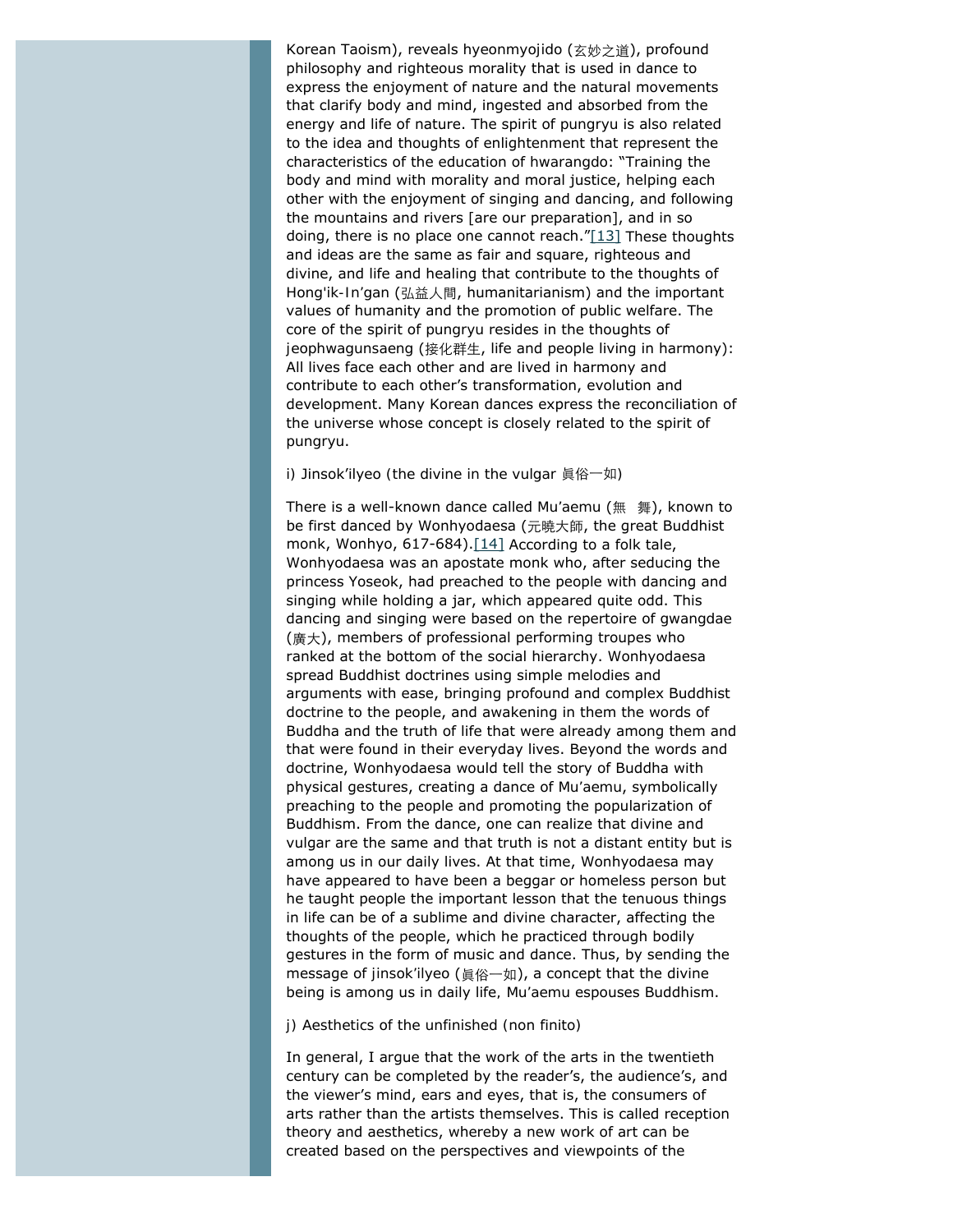consumers, who help to push toward the true meaning of appreciation and enjoyment. For example, viewers can express different impressions and judgments of the same performance that proves that the truth is almost impossible to be revealed in the world of truth. However, in the dimension of the world of the arts, truth can be exposed through self-awareness and self-creation and, through that process, the work of the arts is finally completed by the consumer. This is truer in Asian arts than in Western-European arts, where there is a view that a work of art is being completed through the "wind of frost" of history and time. This concept has a thread of connection with the beginning phrase, *ilsimusi'il* (一始無始一 , one beginning without beginning) and the ending phrase, *iljongmujong'il* (one ending without ending, 一終無終一) that appeared in *Cheonbu'gyeong* ( 天符經, Korean inherent scripture on the principle of universal creation).<sup>[15]</sup> Here, the concept is rather philosophical in that the beginning and ending are interlocked, thus the completion is incomplete and unfinished. $[16]$  In other words, emptiness can be considered as being complete and therefore, in Korean dance, the intent or act is not to dance but to be danced.

#### <span id="page-12-1"></span><span id="page-12-0"></span>*k)* Gomujinsin *(being inspired and playing the limit,* 鼓舞盡神*)*

From the chapter titled *Dongyichuan* (東夷傳) in the book *Sanguozhi Weizhi* ( 三國志魏志, The Records of Three Kingdoms of Old China), we can feel the flowing energetic power in scenes of the ritual ceremony for heaven as a collective *sinmyeong* of the people. Without the rest the world of the ordinary at the site of drinking and dancing, things become sacred and the participants soar up to the sky in a state of ecstasy. This means *whanheeyong'yak* ( 歡喜踊躍, leaping in joy and ecstasy) and *gomujinsin*. In opening the door toward heaven with the sounds of drums, dancers all soar into the scene and continue to dance until their energy is spent. When they can no longer dance, life itself comes to a stop in the space in which they exist. The dance scene embraces the timely satisfied state when the dancers are almost exhausted by dancing, which is tired of itself.

#### **4. Conclusion**

Concepts of labor-play-*gut* provide the fundamental basis of Korean traditional dance. I would like to summarize the aesthetic characteristics of Korean traditional dance in the two categories discussed here: formalism as the structure or formal characteristics, and the Korean aesthetic consciousness in the aesthetic world of the dance.

In relation to formalism and structuralism, there is the concept of *siga'akmugeuk'ilche*, an artistic totality that includes poetry, song, instrumental music, dance, and drama, all in harmony as revealed in one body. The spirit of improvisation and liquidity are also important in Korean performing genres where the content and form are subject to change according to the type of audience and venue. The circular view, symmetrical and asymmetrical structures, *yeonsan* structure, and *taegeuk seonmyo* all contribute to the formal uniqueness of Korean dance.

Characteristics of aesthetic consciousness reflected in Korean traditional dance as abstracted from the content of the world of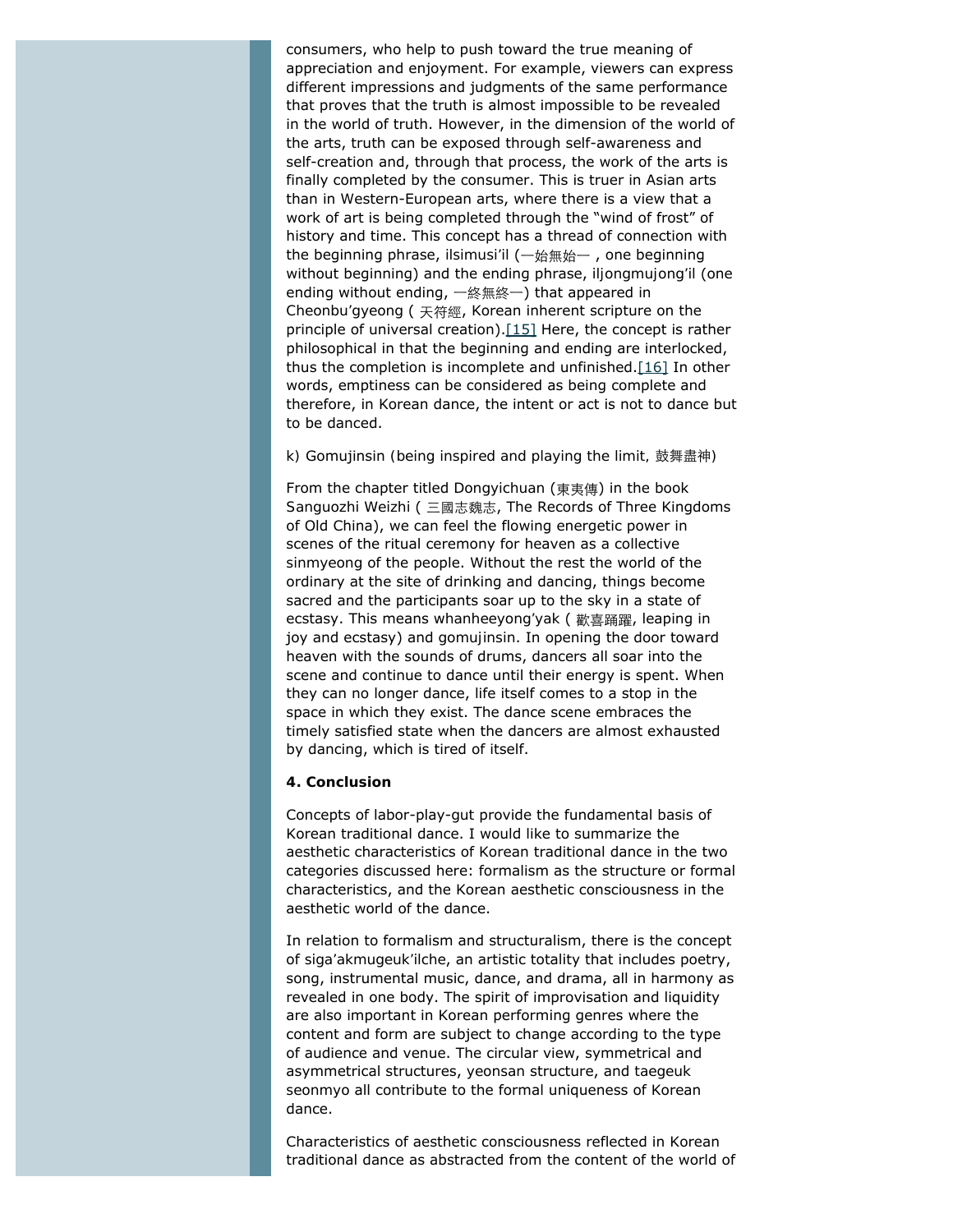aesthetics are: Korean naturalism that sheds light on the concept of being danced rather than to dance as creating the unity between nature and humans; the beauty of curved lines as shown in *taegeuk*; *no'gyeong* that makes possible the progression from nothingness to being; awareness of reality that sheds light on the shadow of reality; pathos, inner cry, and outer laughter that are revealed in the process of *salpuri*; wit, humor, and reconciliation; naiveté, rough and simple; *han*, a light of the sad and shadow; the vigor and spirit of revolution; cosmic reconciliation; *jinsok'ilyeo* of the divine being found among vulgar and everyday life; the spirit of *pungryu* that expresses the harmony of all things in the universe; the spiritual realm of *mu'aemu*; and the completeness in unfinished work.

<span id="page-13-5"></span>The future that defines the past is "nearly completed," or *non finito* aesthetics and artificial inactivity in wriggling our way to the present time. Therefore, eventually, as *jinsokilyeo*, it is *gojol* in the aesthetic peace toward *gomujinsin*[.\[17\]](#page-14-11)

#### Hee-wan Chae [bullim2040@hanmail.net](mailto:bullim2040@hanmail.net)

Hee-wan Chae is Professor of Korean Aesthetics (Emeritus) in Busan National University and Chief of the Institute of Korean Aesthetics. His research interests include Korean Aesthetics, Dance Aesthetics, and the theory of Korean traditional performing arts. Through his leadership in Korean traditional performing arts, he influenced several generations of artists.

Published on March 13, 2018.

#### **Endnotes**

<span id="page-13-0"></span> $[1]$  This article is written on the basis of some published articles of my own, such as "The World of Traditional Korean Dance" in the journal *Traditional Culture* (Jan. 1986); "The Beauty of Korean Dance" as in the lecture at the Institute of Korean Aesthetics in Busan (1997,1999); *What is the Ethos of Korean Dance?* (Seoul: Myeonggyeong Press, 2000); "Vital Thoughts of Korean Dance" in *The Trend of Korean Culture and Thought 4* (Daegu: Youngnam Univ. Press, 2002); "The Ancient Ceremony Toward Heaven and The Origin of Korean Dance" in *Korean Aesthetics* Vol.3 (2005). Any other sources mentioned in this article are indicated in the endnotes.

<span id="page-13-1"></span>[\[2\]](#page-1-1) Yu-seob Koh, *The History of Korean Arts and Culture* (Seoul: Tongmun'gwan Press, 1965).

<span id="page-13-2"></span>[\[3\]](#page-2-0) Hee-wan Chae, "Sinmyeong as Aesthetic Experience and the Time-Space of dramatic Becoming" in *Korean Aesthetics* Vol. 9 (2010).

<span id="page-13-3"></span>[\[4\]](#page-3-0) Hye-gu Lee and Hee-wan Chae Talks, "What is the Ethos of Korean Dance?" in *Chu*m[Dance] (Nov. 1985).

<span id="page-13-4"></span>[\[5\]](#page-4-0) Tae-hyun Choi, "A Research on Time Rhythm of Jinyang" in *Study on Haegeumsanjo* (Seoul: Segwang Press, 1987). Ae-ju Lee, "A Study on the Structure of Seungmu and its Dance Language," *The Studies of Korean Folk Cultures* Vol. 27